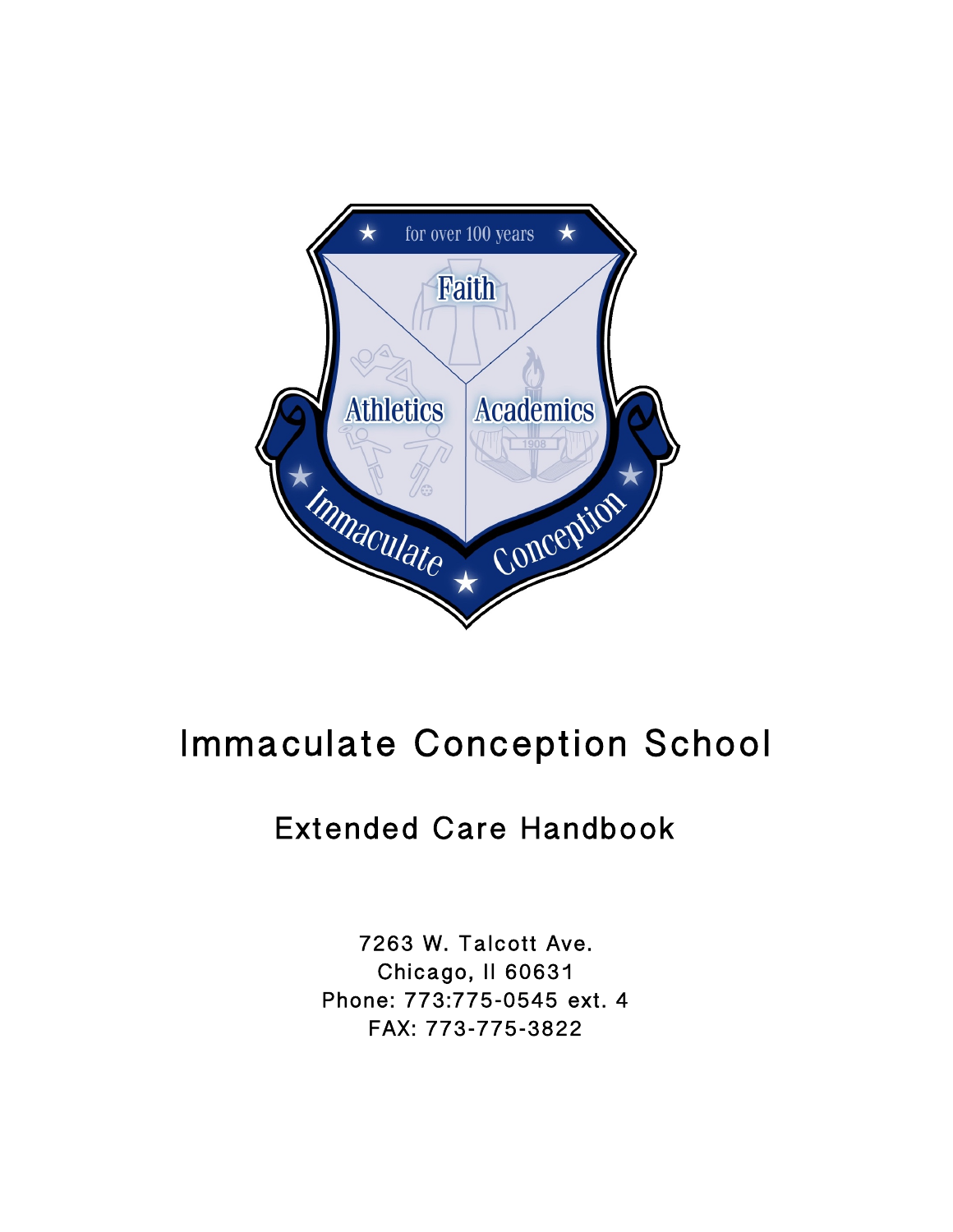## Introduction

Immaculate Conception School Extended Care Program provides a safe and welcoming environment for the students of Immaculate Conception School to learn, play, and foster relationships outside of the classroom. Parents are reassured knowing that their child is in a safe and caring environment.

ICEC is an important part of Immaculate Conception School. We support its mission to provide a Christ-centered experience that will help to develop the whole child - spiritually, academically, and socially.

The staff of our Extended Care Program look forward to working with you to promote a positive experience for both you and your child.

## Admission Information

- Completed Application
- Enrollment Fee of \$35.00 per new student and \$25.00 for each returning student (non-refundable)
- Completed Emergency Form for each child

## Hours of Operation

The Extended Care Program is open from 6:45-8:00am and from 3:10- 6:00pm, (Wednesdays from 2:00-6:00pm) on days that the school is open. The Extended Care Program is closed any days when the school is closed.

## Weather Emergencies

If school closes due to inclement weather, the EC program will also be closed.

### Fees

- One child \$5.00 per hour
- Two children in one family- \$9.00 per hour
- Three children in one family \$11.00 per hour
- Four children in one family \$12.00 per hour
- Late pickup: if a child is picked up after 6:00pm a fee of \$5 for the  $1<sup>st</sup> 15$  minutes and \$1.00 per minute after that will be charged.
- If a student is signed up to come and does not, (for any reason,) half credit for that day will be added to the next week's bill.

## Payments

- There will be a \$35 returned check fee for all checks that do not clear the bank.
- All Application Fees are NON-REFUNDABLE.
- Returning students must reserve their spot by paying the enrollment fee by the date designated.
- The school reserves the right to hold report cards for students with an outstanding balance for Extended Care.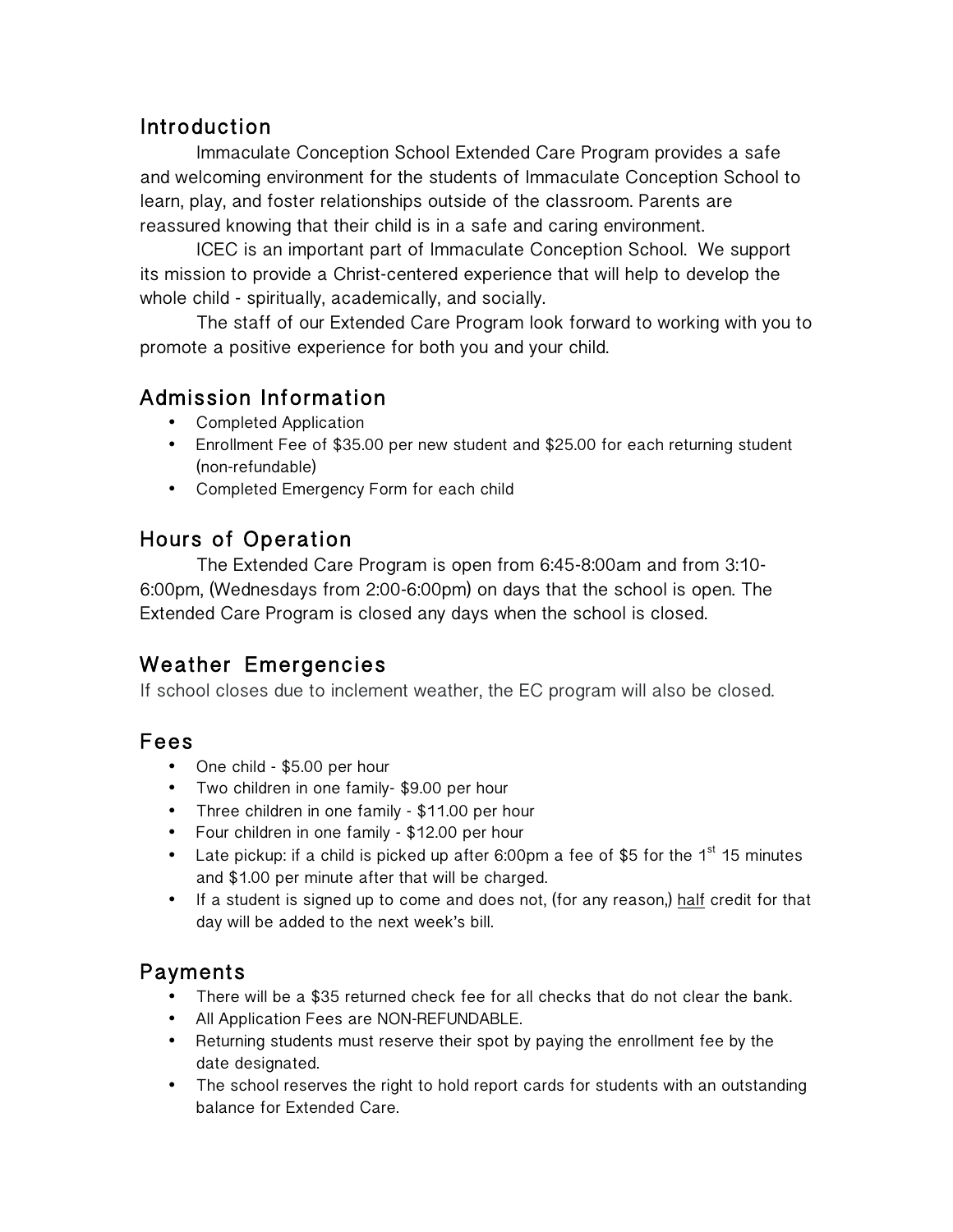## Payment Options

- Check or Give Central
- Unless previous arrangements have been made, payment is expected prior to services.

## Communication

- Weekly schedules are due by noon the Thursday before. There is a \$5 late fee for any schedules handed in after that.
- There will be weekly communication requesting schedules, sending bills, notifications about changes, etc.

## Daily Schedule

Mon.-Fri.

6:45-8:00am

• Free choice or movie

3:10 (2:00 on Wednesdays)

- Preschool & Kindergarten Free Choice
- Grades 1-8 Homework Club. Students are divided by grades. All students will be involved in study, reading, or review. Students in Grades 5-8 may utilize a longer period of time for study if needed.

4:15-4:30

• Snack (4-8 first, then PreK-3)

4:15-6:00pm

• Gym play, board games, coloring, reading or free play

\*Wednesday & Friday - After homework is completed, Grades 4-8 are welcome to use their personal electronics. The school is not liable for personal electronics.

## Attendance

When a student enrolled in Extended Care is absent from school, a parent should call the Extended Care Office by 10:00 AM and leave a message for the Director stating that their child will not be attending that day. This allows the Director to plan for the number of staff members that will be needed each day. If the office does not receive a call, a parent will be contacted and the child's account will be charged for that day.

Students who are sent home during the school day as a result of illness will not be allowed to return to school to participate in the Extended Care Program.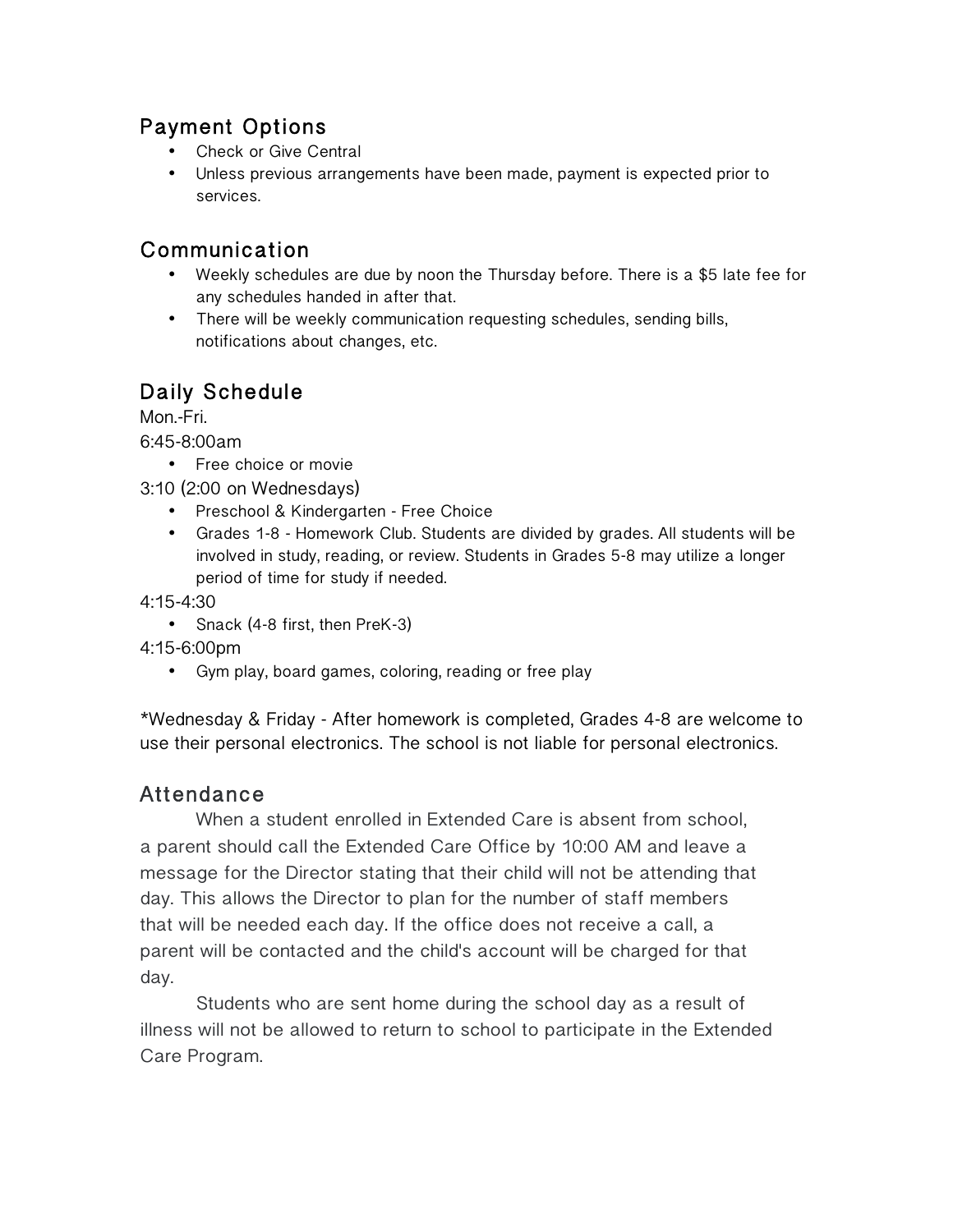If students are in attendance at school and enrolled in the Extended Care Program, parents must notify the school if their child will not be attending the Extended Care Program. If parents do not notify the Director, the student's account will be charged for that day.

#### Custody

It is the responsibility of the parents to share any official custodial information determined through the courts. Official custodial agreements will be kept in a confidential file in the office of the director so that the student is released only to the custodial parent or guardian.

#### Conduct

All Extended Care students will respect the dignity and uniqueness of every individual, and will be considerate of the rights of others in all interactions. All students are expected to cooperate with the supervisors, show courtesy to all students and concern for the environment

Bullying is not tolerated. The Director of the Extended Care Program (in collaboration with the Assistant Principal) investigates all complaints of bullying. Students involved in bullying behavior can face detention, suspension, and/or expulsion.

The Extended Care Director reserves the right to determine the appropriateness of an action if any doubt arises.

#### Cell Phones, iPads and other Electronic Devices

Students participating in the Extended Care Program may not make calls, text, take photographs, play games, listen to music, or watch videos on their electronic devices. Items taken away from students will be returned to the parent(s)/guardian(s). The only exception is on Wednesday and Friday for students in Grades 4-8.

#### Gum

Students are not allowed to chew gum during the Extended Care Program. Disciplinary action will occur for students who are chewing gum.

#### Medication

No medication is given during the Extended Care Program. Students who need medication between 3:10 PM and 6:00 PM must make arrangements with the director.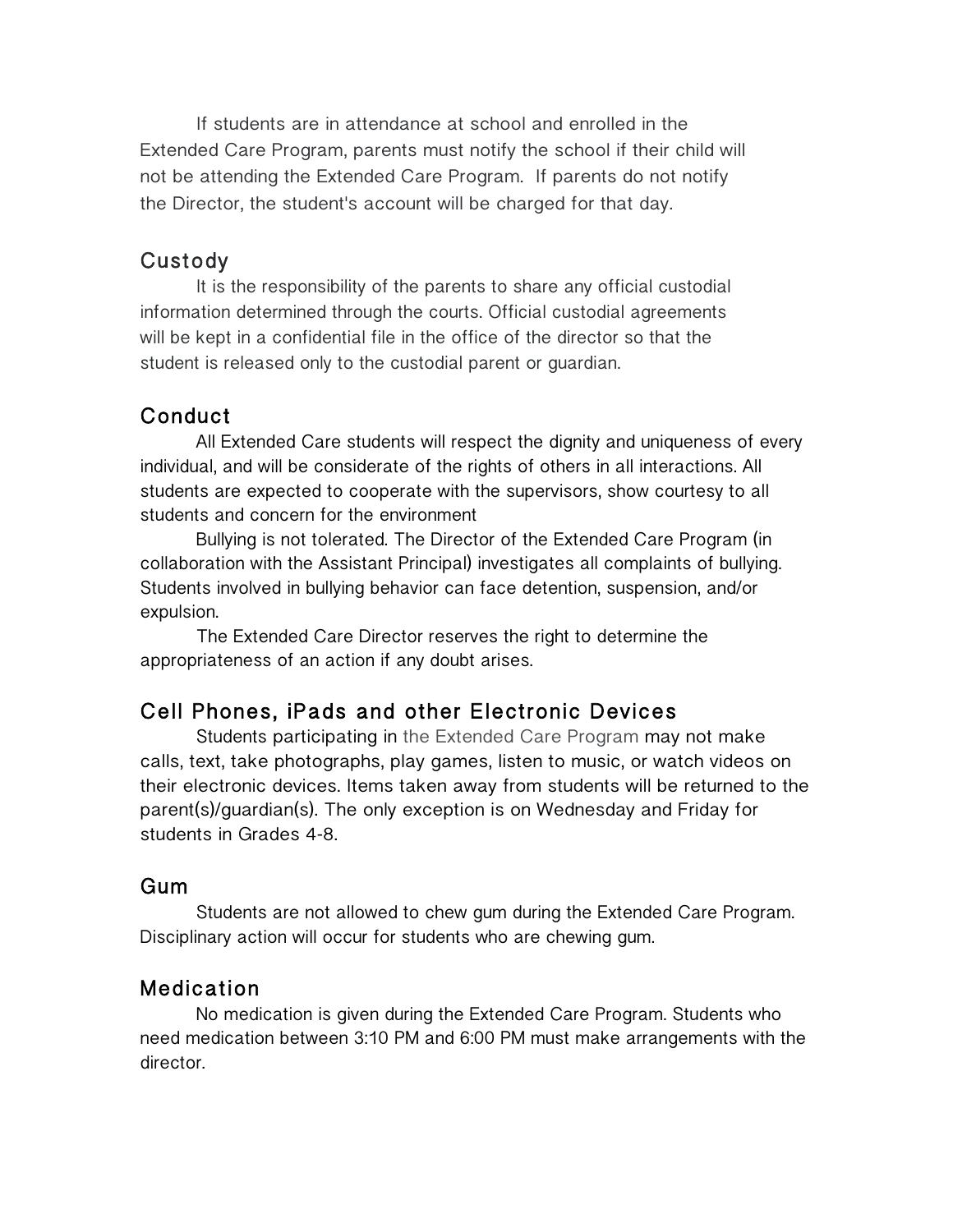## Allergies

Immaculate Conception Extended Care Program recognizes that allergies are a condition affecting many school children. Please inform the Director of any allergies your child has. In the event of a suspected allergic reaction 911 will be called.

No snacks are served that contain peanuts or are made in a factory that contains peanuts.

## Asthma

Immediate access to inhalers could be vital. Children are encouraged to carry their inhaler. Parents are asked to ensure that the school is provided with a spare inhaler labeled with the child's name.

## Child Abuse Laws

Immaculate Conception Extended Care abides by the Child Abuse laws of the State of Illinois. This law mandates that all cases of suspected abuse and/or neglect be reported to The Department of Children and Family Services (DCFS).

## Crisis Plan

Immaculate Conception School has implemented a "crisis plan" in case of a lockdown emergency. All teachers and staff are aware of the procedure to follow to keep your children safe. Depending on the emergency, the building will be on lockdown or evacuated and the students will be moved to Church.

## Lost and Found

Any items found after Extended Care will be placed in the Lost and Found.

## Withdrawal Policy

Families must notify the Director in writing if a student is withdrawn from the Extended Care Program.

## Office Records

Please notify us of any change of address, custody, phone numbers, e-mail addresses and/or emergency contacts. If there are changes in medications, please notify the Director.

## Right to Amend

Immaculate Conception Extended Care reserves the right to amend this Handbook.